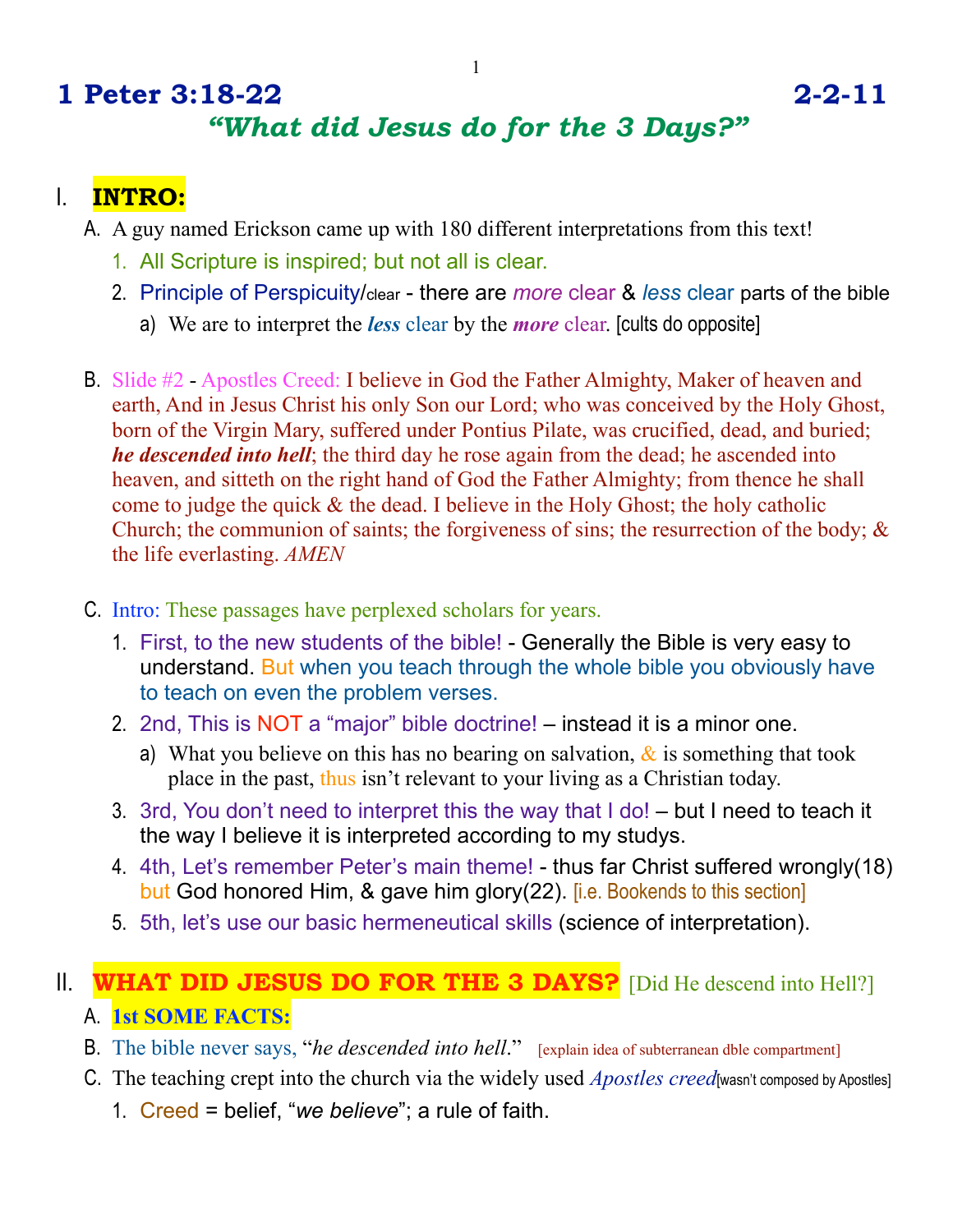#### D. **DIFFERENT THEORIES!**

- E. Slide  $\#$ 3 During the 3 days Jesus body was in the tomb He... [4 options:]
	- 1. **#1** Descended into Hell *to proclaim His triumph* to the fallen angels & their condemnation (i.e. "spirits in prison"/locked up)
	- 2. **#2** Descended into Hell *to endure the suffering of hell* so we wouldn't have to.
	- 3. **#3** Descended into Hades (sub-compartment of hell/*the good side*) *to proclaim victory to the O.T. saints* & "set captivity captive".
	- 4. **#4** Or, this has nothing to do with that!

### F. **LET'S DEAL WITH EACH OF THESE!**

- G. **[1]** Descended into Hell to proclaim His triumph to the fallen angels & to proclaim their condemnation (i.e. "spirits in prison"/locked up)
	- 1. Where would we find that angels sinned "during the building of the ark"? See vs20
- H. **[2]** Descended into Hell to endure the suffering of hell so we wouldn't have to.
	- 1. This was been very popular in the "*Faith Teachers*" circle.
	- 2. Freddy Price, "Do you think that the punishment for our sin was to die on the cross? If that were the case, the 2 thieves could have paid your price. No, the punishment was to **go into hell itself** & **to serve time in hell** separated from God…Satan & all the demons of hell thought that they had Him bound & they threw a net over Jesus & they dragged Him down to the very pit of hell itself to serve our sentence."
	- 3. Price then adds, "His(Jesus) spirit & soul went into hell, hades & served the sentence that you & I should have justly served. He did it for us. He went to hell for us."[1](#page-1-0)
	- 4. *Rebutal* Col. 2:14,15(read vs.15…1st) "having wiped out the handwriting of requirements that was against us, which was contrary to us. And He has taken it out of the way, having **nailed it to the cross**. (15) Having disarmed principalities and powers, He made a public spectacle of them, triumphing over them in it."
- I. **[3]** Descended into Hades (sub-compartment of hell/the good side) to proclaim victory to the O.T. saints & "*set captivity captive*".
	- 1. Here's where we need to dig into the background of this.
	- 2. Slide #4 As I said, the origin of the phrase "*he descended into hell*" came from the Apostles creed. [This was put together over time (200 to 750ad)]

<span id="page-1-0"></span><sup>&</sup>lt;sup>1</sup> Fredrick K.C.Price "Identification #9" (1980) Tape #FP551, side 1. (pg.163, 396, Christianity in Crisis; see both #2,3 footnotes)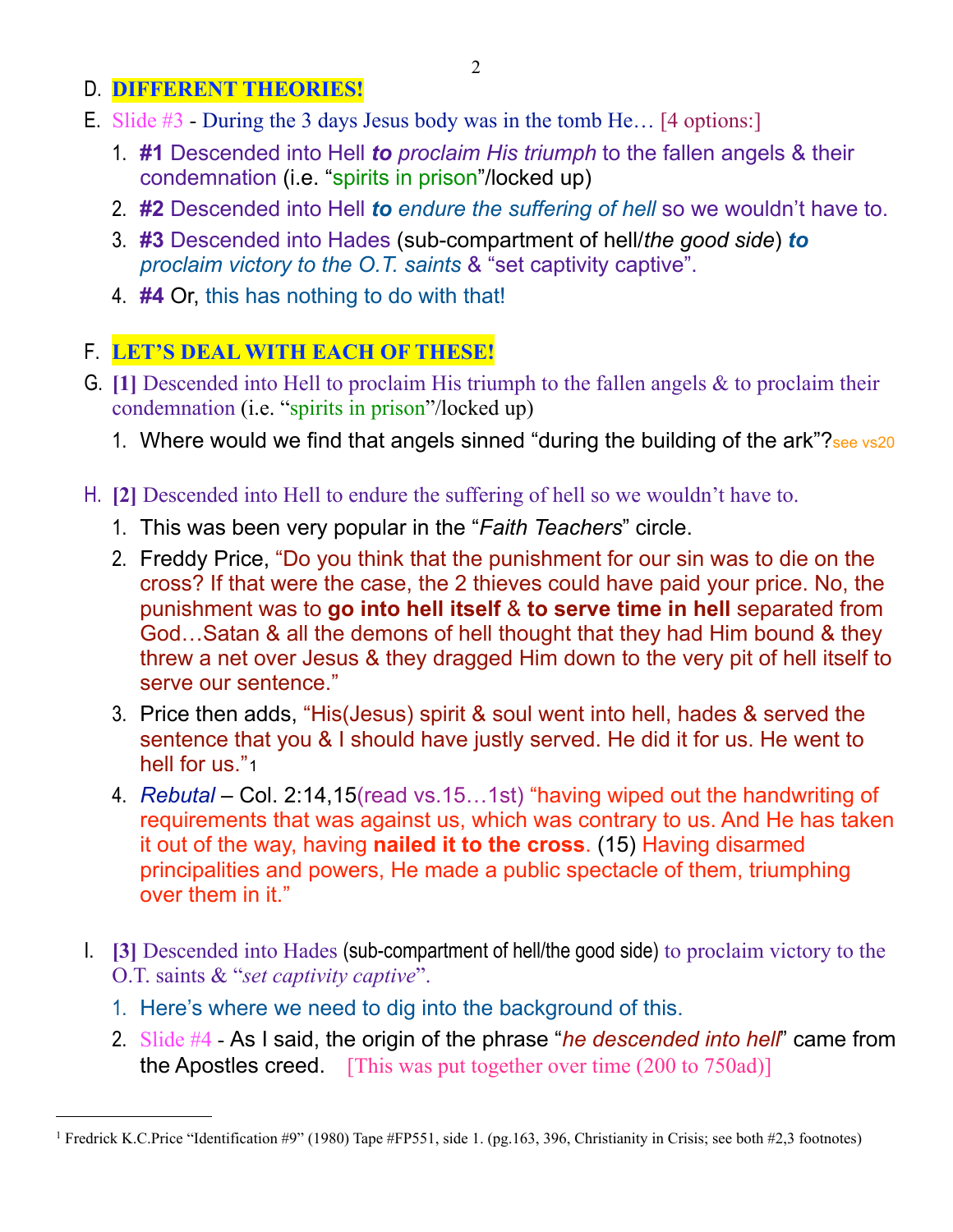- 3
- a) Unlike the *Nicene creed* & the *Chalcedonian Definition* it was never written or approved by a single church council at one specific time (it *gradually* took shape).
- b) It was not in any of the early versions of the creed until it appeared in 1 of 2 versions from *Rufinus* (Tyrannius) in 390ad. (next appearance wasn't until 650ad).
	- (1) Yet in **Schaff's** "*History of the Christian Church*" he gives his own editorial comment about what Rufinus meant, "Rufinus himself, however, *mis*understood it by making it to mean the same as buried." ("he descended into the **grave**")
- J. Let's look at the **other Scriptures** that are used to support this!
- K. Slide #5 Acts 2:27 For You will not leave my soul in Hades, Nor will You allow Your Holy One to see corruption.
	- 1. Hades can also be translated "grave, or death".
	- 2. Corruption/decay, seems to be the context.
	- 3. NIV translates it, because you will not abandon me to the grave, nor will you let your Holy One see decay.
	- 4. Below it (in vs.29-35) it draws the *distinction* he is trying to make. **David's body** is still decaying in his grave which we can go visit; but **Jesus** rose from the dead.
	- 5. Therefore, this passage does not convincingly support the idea that Christ descended into hell.
- L. Slide #6 Rom.10:6-7 Do not say in your heart, 'Who will ascend into heaven?' " (that is, to bring Christ down from above) or, " 'Who will descend into the abyss?' " (that is, to bring Christ up from the dead).
	- 1. This passage hardly teaches that Christ descended into hell.
	- 2. Paul's point is, you don't need to ask these 2 questions; because Christ is not far away, but near. Faith in Him is as near as *confessing w/your mouth & bel. in your heart(vs.9).*
	- 3. These *forbidden questions*, are questions of unbelief; not declarations of what scripture teaches!
- M. Slide #7 Eph. 4:8,9 When He ascended on high, He led captivity captive, And gave gifts to men."(Now this, "He ascended"; what does it mean but that He also first descended into the lower parts of the earth?
	- 1. This doesn't say he descended into hell. It says, "he also first descended into the lower parts of the earth".
	- 2. NIV translates it "*earthly regions*". (i.e. speaking of His Incarnation)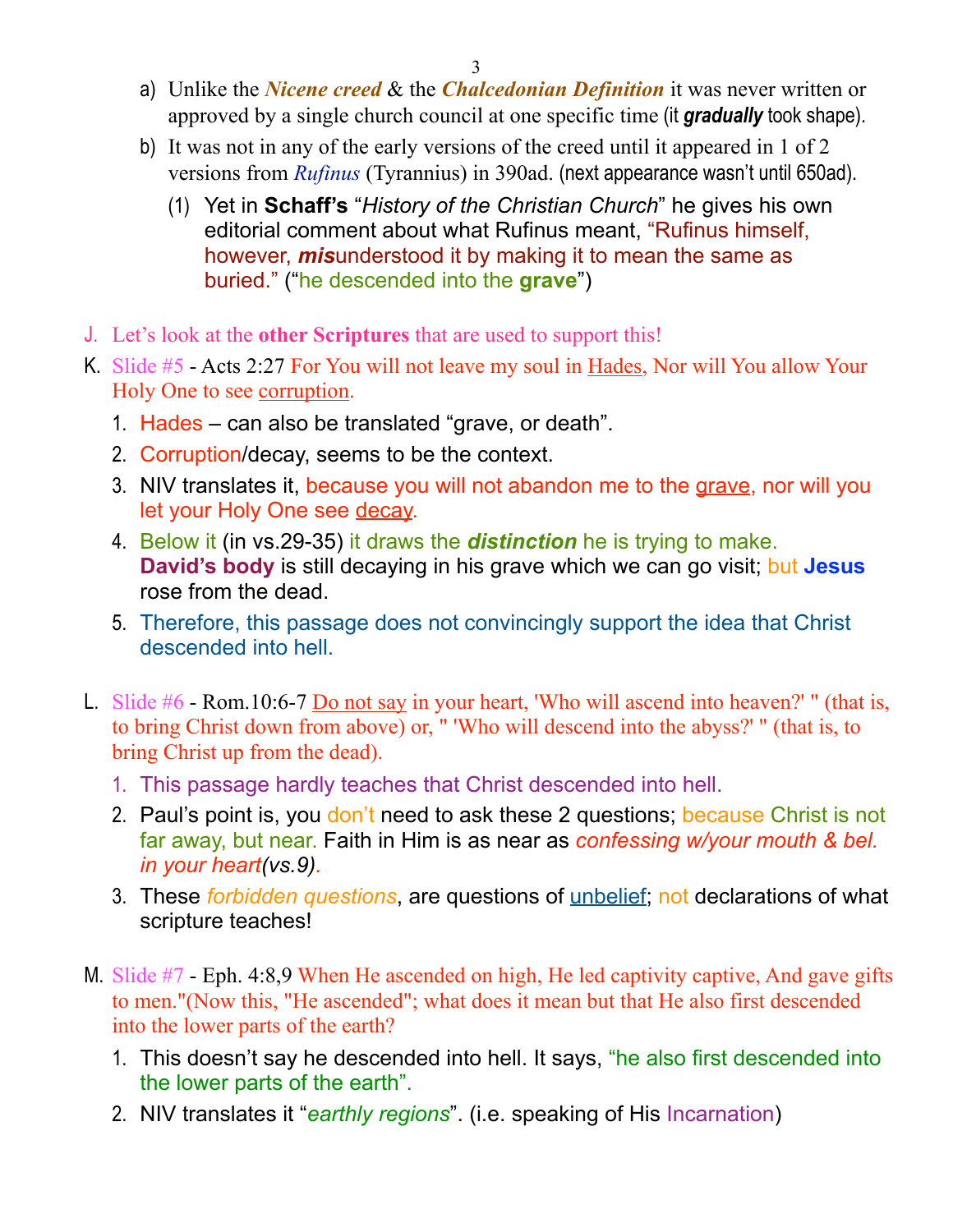- 3. vs.10 reads, "He who descended(to earth) is also the One who ascended far above all the heavens, that He might fill all things."
- 4. So this verse speaks of his incarnation & not descent into hell.
- 5. He led captivity captive? (Wycliffe) "Jesus captured that which captured us, & annulled its power."
- N. **[4]** This has nothing to do with that!
	- 1. Let's look at our text. (read 18b-20a)
	- 2. Some take this to mean Christ went to preach to the spirits in hell.
		- a) Either to give a **2nd chance**(contrary to scripture); Or, to just proclaim that he had **triumphed**.
		- b) These do fail to adequately explain the passage or the setting of the context.
	- 3. Peter does say that the people getting preached to were specifically *disobedient* & this was limited to the *time period* the ark was being built (120 years). [this would be a strange group for Christ to go preach to, either way you interpret it]
	- 4. An argument for Christ having to *set the captives free in Hades* comes from the supposition that, *"no one could enter heaven until the completion of Christ's redemptive work was finished!"*
		- a) Again, it doesn't say that he spoke to the faithful, but to the disobedient!
	- 5. Scripture does not give us clear evidence that OT saints didn't have access to heaven(pre-cross)...*If anything* scripture is contrary to that idea.
		- a) **Enoch**: And Enoch walked with God; and he was not, for God took him...& then *stuck him in hades???*
			- (1) Heb,11:5 By faith Enoch was taken away so that he did not see death, "and was not found, because God had taken him"; for before he was taken he had this testimony, that he pleased God.
		- b) **David** said, Surely goodness and mercy shall follow me All the days of my life; And I will dwell in the house of the LORD Forever. ( Ps.23:6)
		- c) **Solomon** said, Then the dust will return to the earth as it was, And the spirit will return to God who gave it. (Ecc.12:7)
	- 6. Slide #8 Long ago it was *Augustine* who said, "the passage refers not to something Christ did between his death & res, but what He did *in the spiritual realm of existence*(or through the spirit) at the time of Noah. When Noah was building the ark, Christ *in spirit* was preaching through Noah to the hostile unbelievers around him.["2](#page-3-0)

<span id="page-3-0"></span><sup>2</sup> Wayne Grudem Systematic Theology; pg.591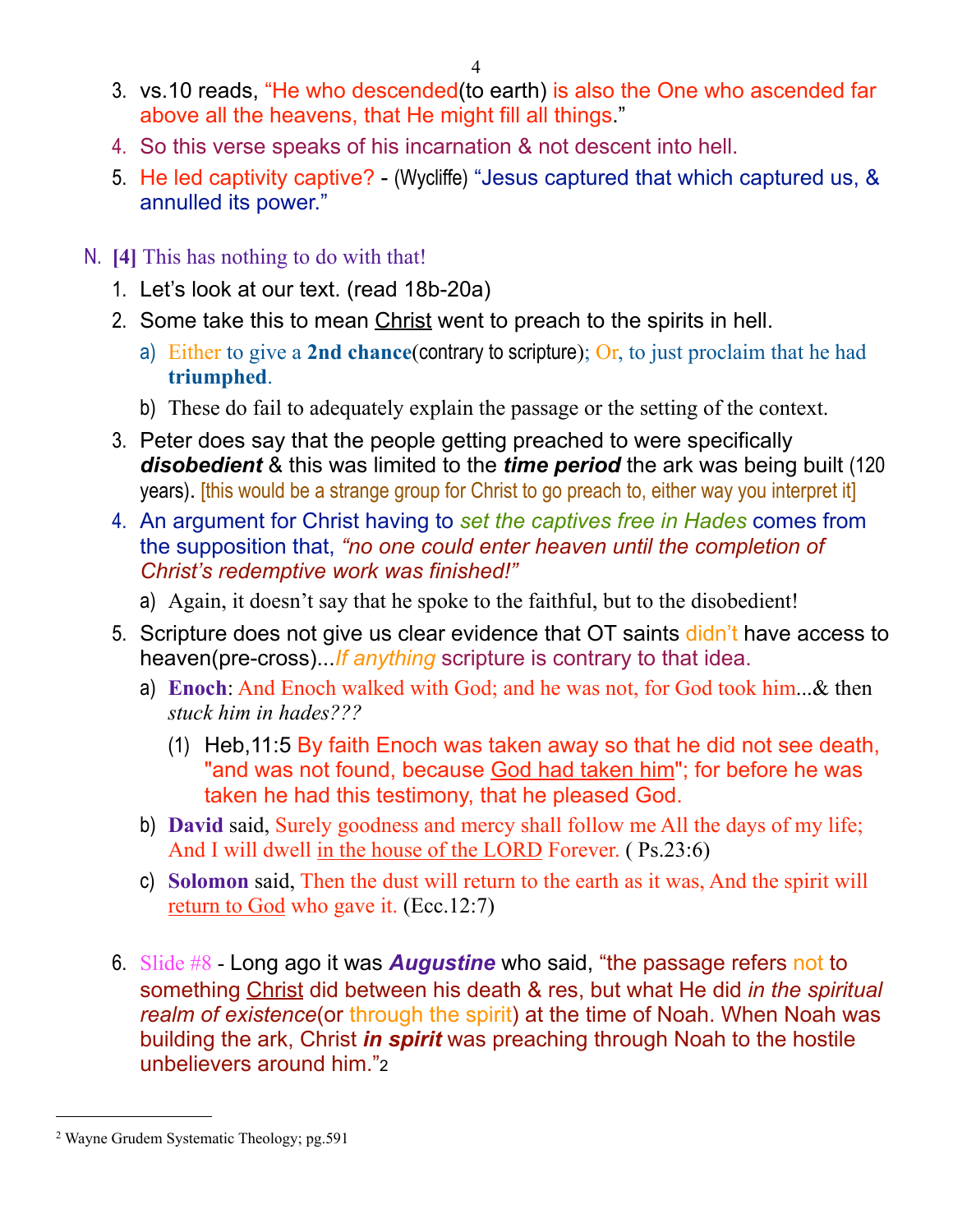- a) Note: by whom(19) refers back to the  $Spirit(18)$  [LKGNT can attach to Jesus or Spirit]
- b) Also we see in 1 Pet.1:11 it says the "*Spirit of Christ*" was speaking to the OT prophets(10). So, this "*Spirit of Christ*" was speaking thru Noah as well.
- 7. We also see Noah was a "*preacher of righteousness*"(2 Pet.2:5)
	- a) Both words *preached*(1 Pet.3:18) & *preacher*(2 Pet.2:5) are from exact same root.
	- b) So it seems likely that when Christ "*preached to the spirits in prison*" he did so *through* Noah, in the days before the flood.
	- c) Read Ps.102:18-20.
- 8. This then fits into the larger context of this chapter.
	- a) The parallel between the situation of Noah  $\&$  the situation of Peter's readers is clear: Both were a righteous minority. Both were surrounded by hostile unbelievers W/Noah judgment was near; w/Peters readers God's judgment may soon come. Noah witnessed boldly; they should witness boldly(15). Noah was finally saved; they would be finally saved.
- 9. Slide  $#9 1$  azarus & the rich man Lk.16:19-31.
	- a) Lifted up his eyes (not across); afar off (not near); a great gulf fixed in between them(not near); Abraham's bosom (in Mt.8:11 Abraham's bosom is referred to as, *"And I say to you that many will come from east and west, and sit down with Abraham, Isaac, and Jacob in the kingdom of heaven."*)
	- b) Slide #10 Show how most understand Sheol/Hades.
- 10. Last arguments against Christ descending into Hades:
	- a) Jesus told us exactly where He would be, when He said to the thief on the cross, Today you will be with me *in paradise*. (Lk.23:43)
	- b) Some say paradise wasn't in heaven...but it is. 2 other times used:
		- (1) 2 Cor.12:4Paul caught up into heaven
		- (2) Rev.2:7 it is the place where we find the tree of life; which is clearly in heaven. See Rev.22:2,14.
	- c) Also, His cry from the cross "Father, into your hands I commit my spirit."
		- (1) Obviously His body stayed in the grave.